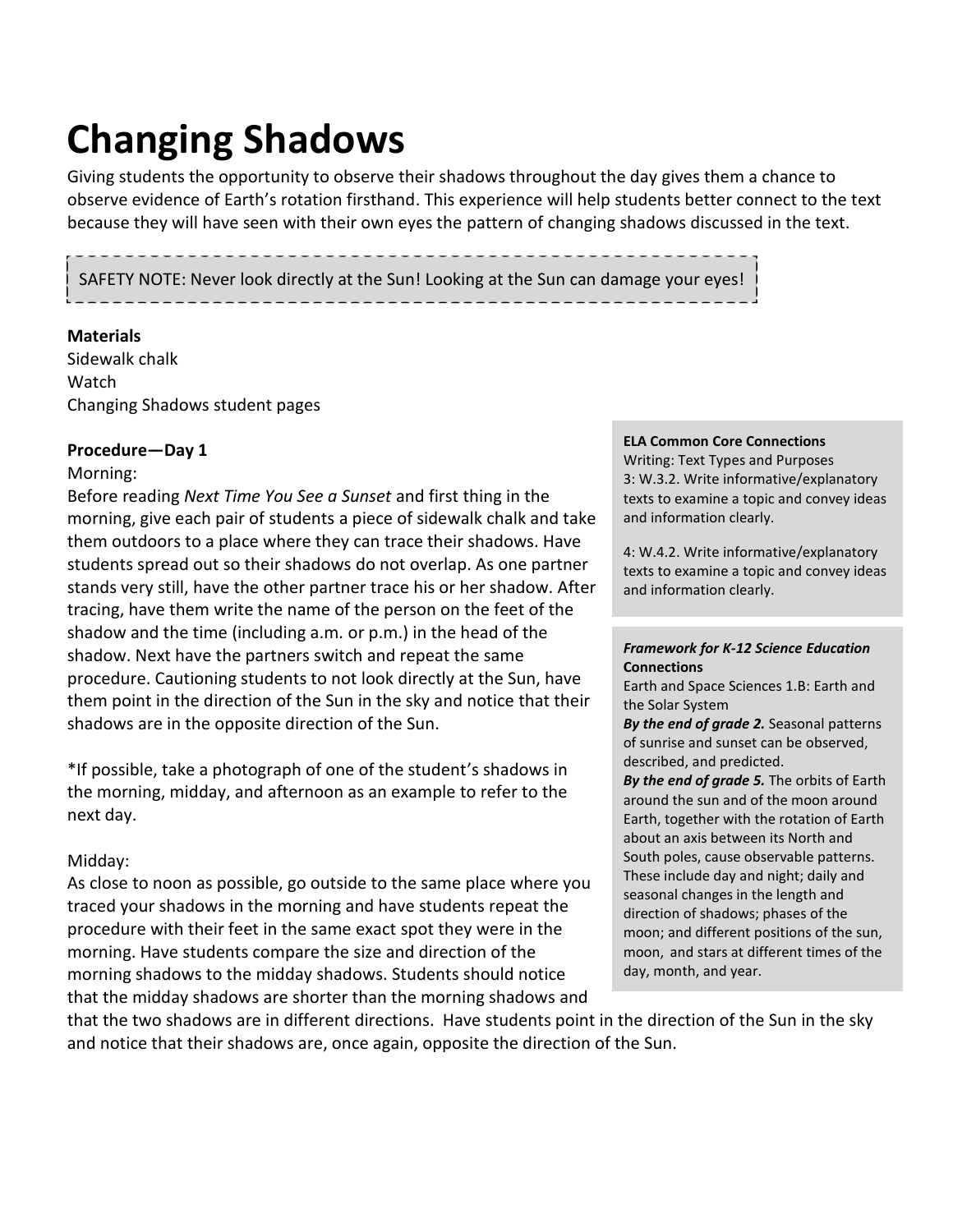Afternoon:

As late as possible in the afternoon, take your students back to the place where they traced their shadows. Have them repeat the procedure again. Have students compare the size and direction of the three shadows and notice the position of the Sun in the sky. Give each student a copy of the Changing Shadows: Part 1 student page and have them answer the four questions as they are outdoors looking at their traced shadows.

- 1. When was your shadow the longest? *Students should record the morning or afternoon time when their shadows were traced, depending on which one was longest.*
- *2.* When was it the shortest? *Students should record the midday time when their shadows were traced.*
- *3.* How did the direction of your shadow change throughout the day? *Students should recognize that the shadows were in different directions. At this point, they don't necessarily need to use the words "east" or "west." The important thing is, they notice that the shadows in the morning and afternoon were in different directions, and the midday shadow was somewhere in between.*
- *4.* How did the position of the Sun in the sky change throughout the day? *Students should note that the Sun appeared lower in the sky in the afternoon and morning and higher in the sky at midday. Although they may not use the words "east" and "west" yet, they should describe what part of the sky the Sun was in at different times using landmarks such as the school, road, playground, and so forth.*
- *5.* Why do you think your shadow changed throughout the day? *Answers will vary but should include the idea that as the position of the sun in the sky changed, the direction and size of their shadows changed.*

With partners or in small groups, have students discuss their ideas about why their shadows changed throughout the day. Tell students that the next day, you will be sharing a book with them that will help them understand more about this phenomenon.

### **Procedure—Day 2**

Show students the cover of *Next Time You See a Sunset*. Read the book aloud, stop after your read page 19, which explains the changing position of the Sun in the sky throughout the day, then ask,

How does this explanation compare to the position of the Sun in the sky yesterday when we traced  $\bullet$ our shadows? (Students should connect this explanation to their observation of the changing position of the Sun in the sky and now be able to figure out which direction is east and which is west based on their experience with the Sun and shadows.)

Continue reading and stop after you read page 23, which explains the changes in the size and direction of shadows throughout the day. Ask,

- When were your shadows the shortest? (In the middle of the day, around noon)
- Where was the sun at that time? (Right above us) When were your shadows the longest? (In the morning and afternoon)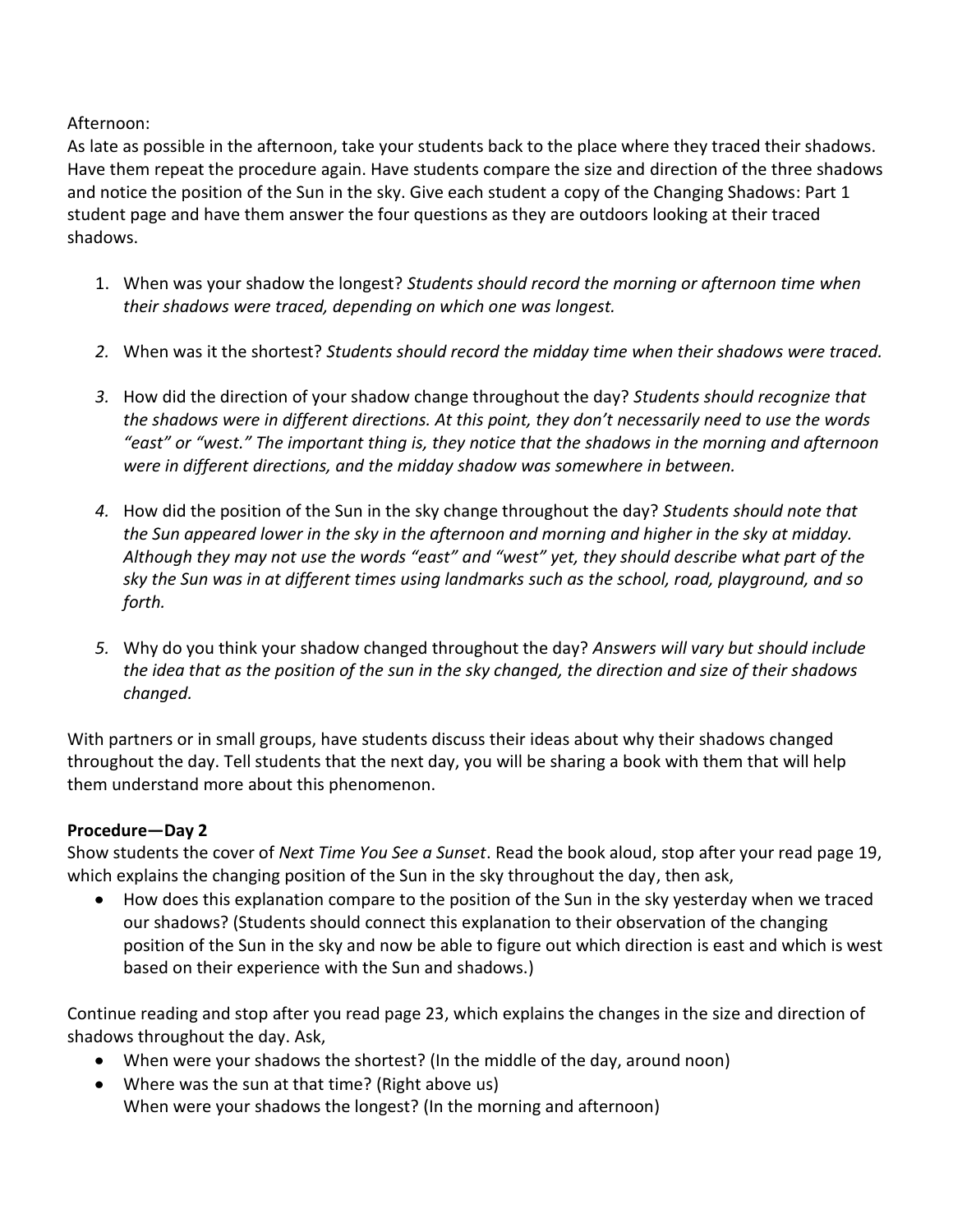- Where was the sun at those times? (In the eastern sky in the morning and in the western sky in the afternoon)
- What causes this change in position of the Sun in the sky? Is the Sun really moving across the sky? (No, it just appears that way because Earth is rotating.)
- Do you think your shadows would look similar if you did this again tomorrow? (Yes, because Earth is always turning in the same direction.)

Next ask,

We know the sun always rises in the eastern sky and sets in the western sky, but in which direction do the moon and stars rise and set?

Allow student time to think about this and share their ideas with partners. Then read page 25, which explains that the stars "appear" to move across the sky from east to west. Explain that from Earth, everything in the sky (moon, stars, planets) "rises" in the east and "sets" in the west because Earth is always turning in the same direction.

Finish reading the book aloud. Then give students the Changing Shadows: Part 2 student page. Have them answer the questions using their own experience and what they learned from the book. Students should be able to explain that the two people are not running at the same time of day because their shadows are very different sizes. They should infer that Person A is running in the morning or afternoon because his shadow is very long. The sun appears lower in the sky at those times of day, creating longer shadows. They should infer that Person B is running more toward the middle of the day, when shadows are shorter. The sun appears higher in the sky at those times of day, which makes shadows shorter. All of this occurs because of Earth's rotation.

*Note: It is important to note that size and direction of shadows also change seasonally. But because the objective of this lesson is for students to learn the effects and patterns caused by Earth's rotation, I would not introduce the seasonal changes in shadows due to Earth's tilt and revolution at this time.*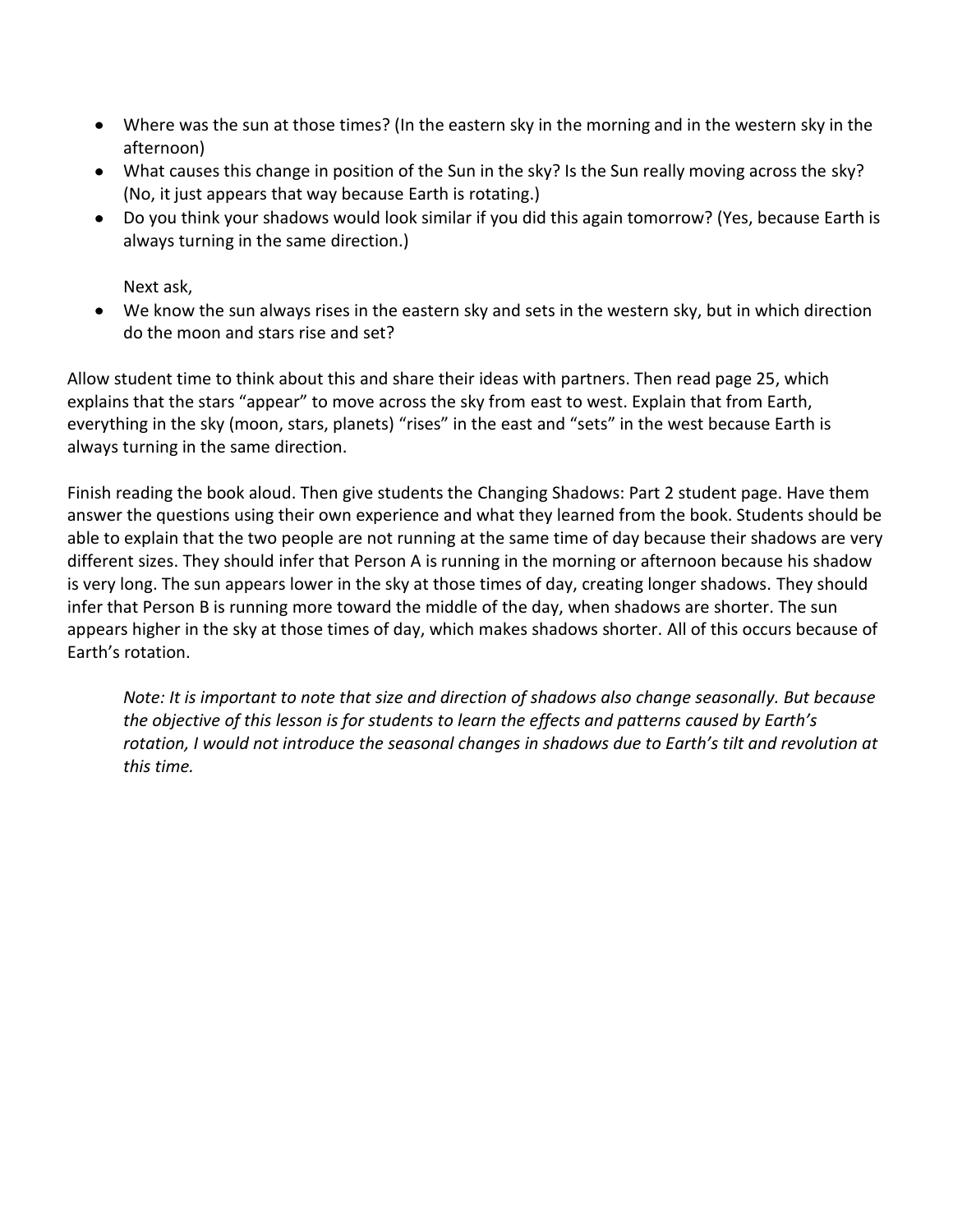Name: \_\_\_\_\_\_\_\_\_\_\_\_\_\_\_\_\_\_\_\_\_\_\_\_\_\_\_\_\_\_\_\_\_\_\_\_\_\_\_\_

# **Changing Shadows Part 1**

SAFETY NOTE: Never look directly at the Sun! Looking at the Sun can damage your eyes!

1. When was your shadow the longest? \_\_\_\_\_\_\_\_\_\_\_\_\_\_\_\_\_\_\_\_\_\_\_\_\_\_\_\_\_

2. When was it the shortest? \_\_\_\_\_\_\_\_\_\_\_\_\_\_\_\_\_\_\_\_\_\_\_\_\_\_\_\_\_\_\_\_\_\_\_\_\_\_

\_\_\_\_\_\_\_\_\_\_\_\_\_\_\_\_\_\_\_\_\_\_\_\_\_\_\_\_\_\_\_\_\_\_\_\_\_\_\_\_\_\_\_\_\_\_\_\_\_\_\_\_\_\_\_\_\_\_\_\_

\_\_\_\_\_\_\_\_\_\_\_\_\_\_\_\_\_\_\_\_\_\_\_\_\_\_\_\_\_\_\_\_\_\_\_\_\_\_\_\_\_\_\_\_\_\_\_\_\_\_\_\_\_\_\_\_\_\_\_\_

\_\_\_\_\_\_\_\_\_\_\_\_\_\_\_\_\_\_\_\_\_\_\_\_\_\_\_\_\_\_\_\_\_\_\_\_\_\_\_\_\_\_\_\_\_\_\_\_\_\_\_\_\_\_\_\_\_\_\_\_

\_\_\_\_\_\_\_\_\_\_\_\_\_\_\_\_\_\_\_\_\_\_\_\_\_\_\_\_\_\_\_\_\_\_\_\_\_\_\_\_\_\_\_\_\_\_\_\_\_\_\_\_\_\_\_\_\_\_\_\_

\_\_\_\_\_\_\_\_\_\_\_\_\_\_\_\_\_\_\_\_\_\_\_\_\_\_\_\_\_\_\_\_\_\_\_\_\_\_\_\_\_\_\_\_\_\_\_\_\_\_\_\_\_\_\_\_\_\_\_\_

\_\_\_\_\_\_\_\_\_\_\_\_\_\_\_\_\_\_\_\_\_\_\_\_\_\_\_\_\_\_\_\_\_\_\_\_\_\_\_\_\_\_\_\_\_\_\_\_\_\_\_\_\_\_\_\_\_\_\_\_

3. How did the direction of your shadow change throughout the day?

4. How did the position of the Sun in the sky change throughout the day?

5. Why do you think your shadow changed throughout the day?